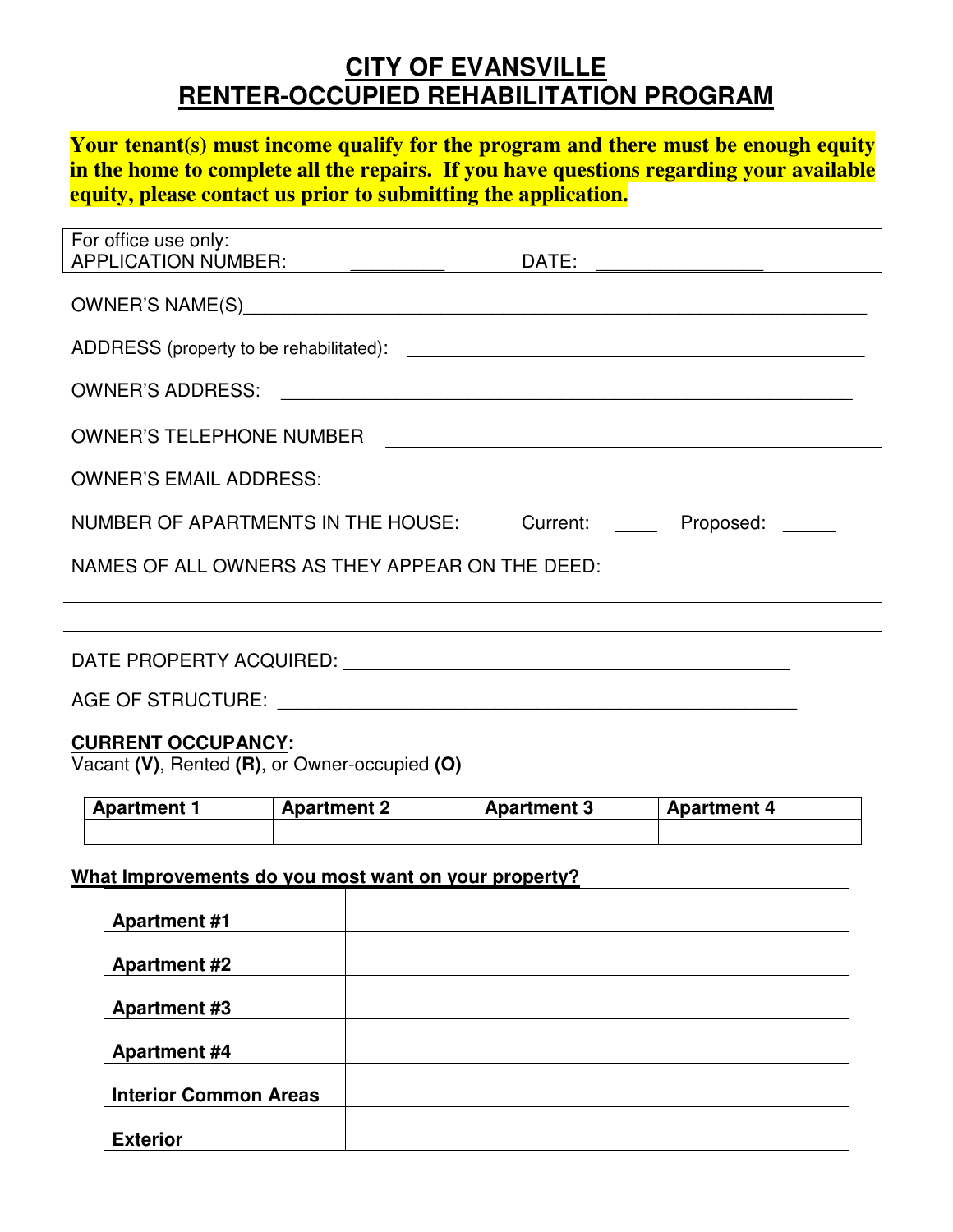## **IMPROVEMENTS NEEDED (Check all that apply)**

|  | $\sim$ , matter , i.e. the matter of $\sim$ . The state of $\sim$ , $\sim$ |                 |                     |
|--|----------------------------------------------------------------------------|-----------------|---------------------|
|  | Roof                                                                       | Insulation      | Interior Walls      |
|  | Exterior/Siding/Painting                                                   | Furnace         | <b>Water Heater</b> |
|  | Plumbing                                                                   | Foundation      | Doors               |
|  | Wiring/Electrical                                                          | Windows         | Porch               |
|  | <b>Chimney Repair</b>                                                      | Other (explain) |                     |

\*\***Only work that is considered essential and necessary will be permitted. All Lead Based Paint Hazards will need to be corrected. Hazards will be determined upon an initial project assessment of your entire home. All Lead Based Paint repair costs will be granted and will not be included in your loan.** 

|                             | <b>Apt #1</b> | Apt $#2$ | Apt $#3$ | Apt $#4$ |
|-----------------------------|---------------|----------|----------|----------|
| <b>Monthly Rent</b>         |               |          |          |          |
| Utilities Included - Yes/No |               |          |          |          |
| <b>Number of People</b>     |               |          |          |          |
| <b>Number of Bedrooms</b>   |               |          |          |          |

Complete the information below for all rented units.

| <b>Apartment #1</b> | <b>Apartment #2</b> |
|---------------------|---------------------|
| Name:               | Name:               |
| Mailing address:    | Mailing address:    |
| City, State, Zip:   | City, State, Zip:   |
| Home Phone #:       | Home Phone #:       |
| Cell Phone #:       | Cell Phone #:       |
| Email address:      | Email address:      |

| <b>Apartment #3</b> | <b>Apartment #4</b> |
|---------------------|---------------------|
| Name:               | Name:               |
| Mailing address:    | Mailing address:    |
| City, State, Zip    | City, State, Zip:   |
| Home Phone #:       | Home Phone #:       |
| Cell Phone #:       | Cell Phone #:       |
| Email address:      | Email address:      |



I have received a copy of the pamphlet "Protect Your Family From Lead In Your Home" with this application.

YES\_\_\_\_\_\_\_ NO\_\_\_\_\_\_\_\_ (please check one)

# **ARE YOU A U.S. CITIZEN OR A QUALIFIED ALIEN?** YES NO (YOU MUST CHECK ONE)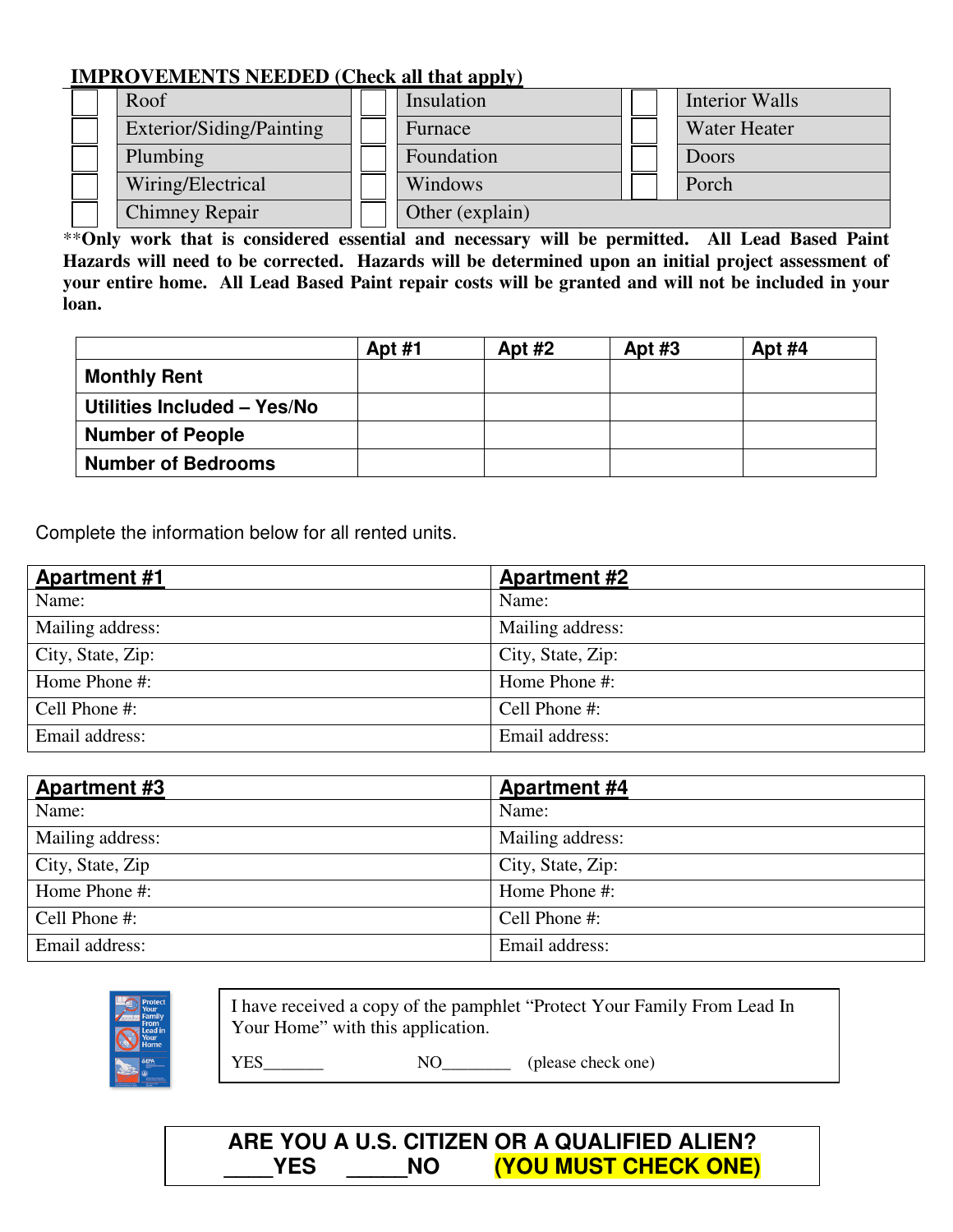| LIST ALL DEBT AGAINST PROPERTY (Example: Mortgages, Land Contract, Lines of Credit, Judgments) |  |  |  |
|------------------------------------------------------------------------------------------------|--|--|--|
|                                                                                                |  |  |  |

| Name of Lender | Loan<br>Number | Original<br>Amount | ັັ<br>Balance<br>Due | Term<br># of<br>years) | Interest<br>Rate | Type of Loan<br>(WHEDA, VA, Land<br>Contract, Bank, etc.) |
|----------------|----------------|--------------------|----------------------|------------------------|------------------|-----------------------------------------------------------|
|                |                |                    |                      |                        |                  |                                                           |
|                |                |                    |                      |                        |                  |                                                           |
|                |                |                    |                      |                        |                  |                                                           |

\*\*If your home was purchased within the last year, please attach a copy of your appraisal.

#### **HOMEOWNERS INSURANCE**

| Name of Insurance Co.: | Name of Agent:          |  |
|------------------------|-------------------------|--|
| Policy Number:         | <b>Expiration Date:</b> |  |
| Phone Number of agent: |                         |  |
| Address of agent:      |                         |  |

### **READ EACH ITEM BEFORE SIGNING THE APPLICATION. IF YOU DO NOT UNDERSTAND, ASK FOR ASSISTANCE. Read and initial statements below**:

\_\_\_\_ I understand the Housing Rehab funds are offered as a loan payable in monthly installment payments or transfer of title of the property. The loan will be secured by a mortgage and/or promissory note and there is no prepayment penalty.

\_\_\_\_ I understand the City of Evansville will inspect the property to determine if the house meets Housing Quality Standards determined by the Department of HUD. Based on the inspection, the City of Evansville reserves the right to deny funding. Program funds cannot be used to reimburse for work already completed.

\_\_\_\_ I understand I must carry homeowner's insurance on the property and keep the policy in force during the life of the loan. I also understand that I am required to supply proof of insurance annually, any changes in insurance, and confirm annually that this is my primary residence.

\_\_\_\_I understand if I intentionally make statements or conceal any information in an attempt to obtain assistance, it is in violation of federal and state laws that carry severe criminal and civil penalties.

 $\Box$  Failure to comply with these conditions could result in the withdrawal of the City of Evansville participation or the recall of the full amount of the City of Evansville loan plus interest.

\_\_\_\_ I understand there is a \$50 - \$100 fee for a title search, a \$30 fee to record your mortgage and \$525 in project review fees. These fees are included in the loan.

\_\_\_\_ I understand if a loan closing has not been done for my project within 12 months of the income verification, my tenant(s) income will need to be re-verified to ensure they still income qualify.

\_\_\_\_ I understand that if the awarded bid is \$50,000 or more, my project will need approval from the Department of Administration.

### **APPEAL PROCESS**

Any applicant may appeal the decision of the CDBG Program Administrator by submitting, in writing, a request for reconsideration and the reason for the request to the Program Administrator. If the applicant appeals the Program Administrator's decision, the CDBG Housing Committee will review the appeal. If the applicant would like to appeal the CDBG Housing Committee's decision, the applicant may appeal to DOA/DEHCR. DOA/DEHCR will review for consideration and a written response will follow to the applicant. DOA/DEHCR's determination on the appeal is final.